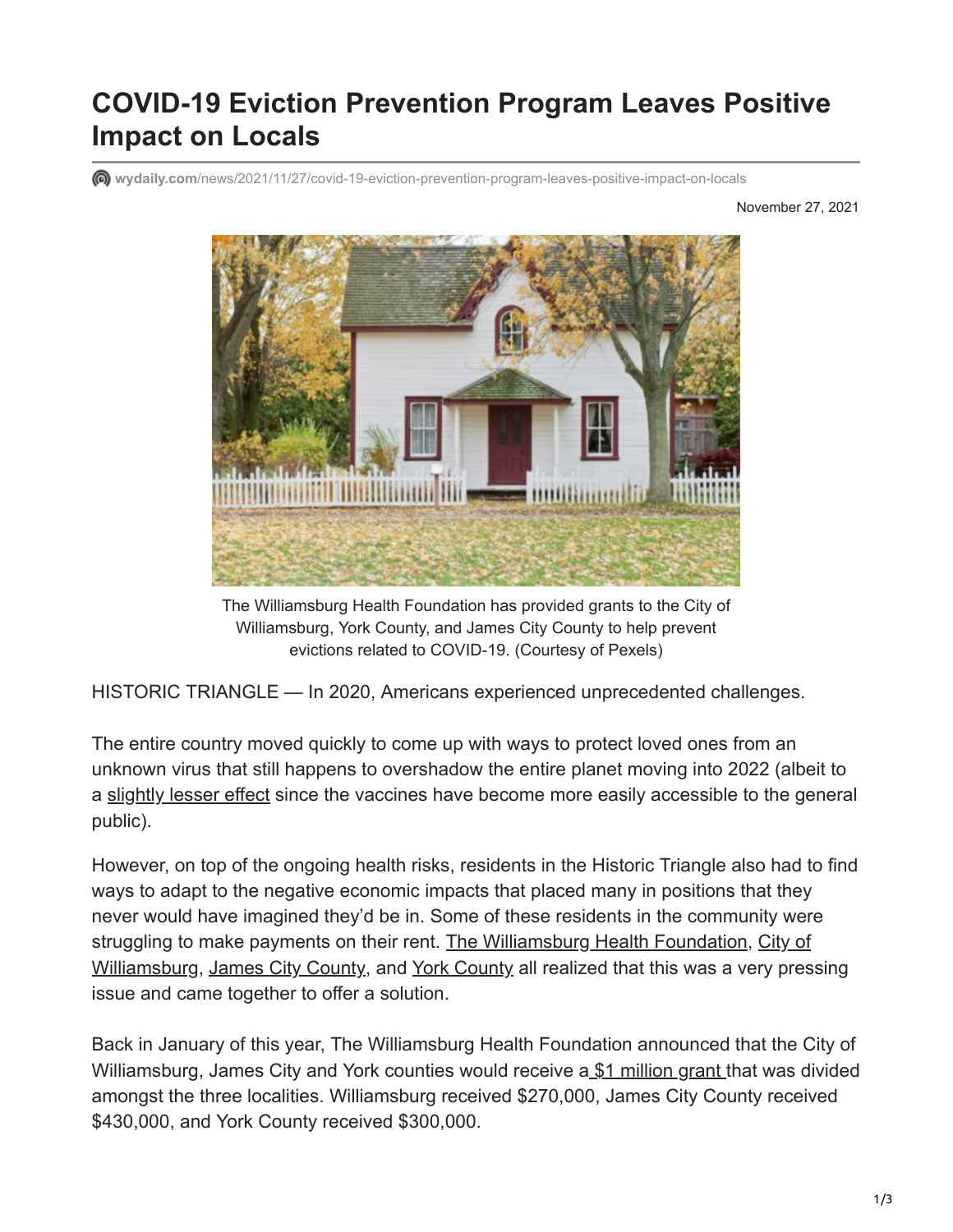The grant was used to help prevent rental evictions during the peak of the COVID-19 pandemic. More specifically, it was established for people who were able to make payments on their rent before the pandemic started but, due to the extra hardships caused by the virus, they were unable to pay their rent on time.

"The three jurisdictions got together with the Williamsburg Health Foundation. They approached us and said that they wanted to do something with housing. At that point in time, early on in the pandemic, we were concerned and wanted to make sure that people were [able to continue to be housed," said Division Manager for York County Division of Housing &](https://www.yorkcounty.gov/575/Housing-Neighborhood-Revitalization) Neighborhood Revitalization Abbitt Woodall. "We wanted to make sure that folks who had to stay at home to help their kids virtually learn, or who was otherwise impacted by COVID[-19], can keep their mortgages paid."

One of the initial concerns was the amount of time it took for people to get assistance before the grant was established. There were also those who may have received the maximum amount of assistance from a federal program and that's when the localities, like York County, were able to step in and help those individuals. To date, York County has expended over \$163,000 providing assistance to about fifty-one families.

"So we've spent a little over half of ours. We never thought we would still have money. We've required everyone to apply first through the rent relief program that the state is managing," said Woodall. "Ours kind of comes in after that. If they either don't qualify for the state program or they qualify, but they need additional assistance beyond what the state can provide, then we step in."

## The Local Impact

Michael Cook is a resident of the City of Williamsburg and is one of the individuals that has relied on the grant to get his life back to the way it was before the pandemic.

"I had a job where money was good, everything was good, but when this COVID[-19] situation hit, it put everything at a standstill as it did for everybody. So I ended up going through my savings. I ended up going through everything that I had," said Cooke. "I got down to the point to where no money was coming in. I wasn't working, and I didn't know what to do, and I didn't know where to go. I was never in a situation where [I was late] with my rent. So when I had called the rental office to explain my situation that's when they turned me over to the city to let me talk with Mr. Gerardi and he changed my life. He saved my life because I was on the verge of losing everything."

Cooke admits that people may be nervous about seeking assistance programs because of how they look at a lot of factors based on the individual's income. However, when he talked with the City, they were able to help figure out the financial situation.